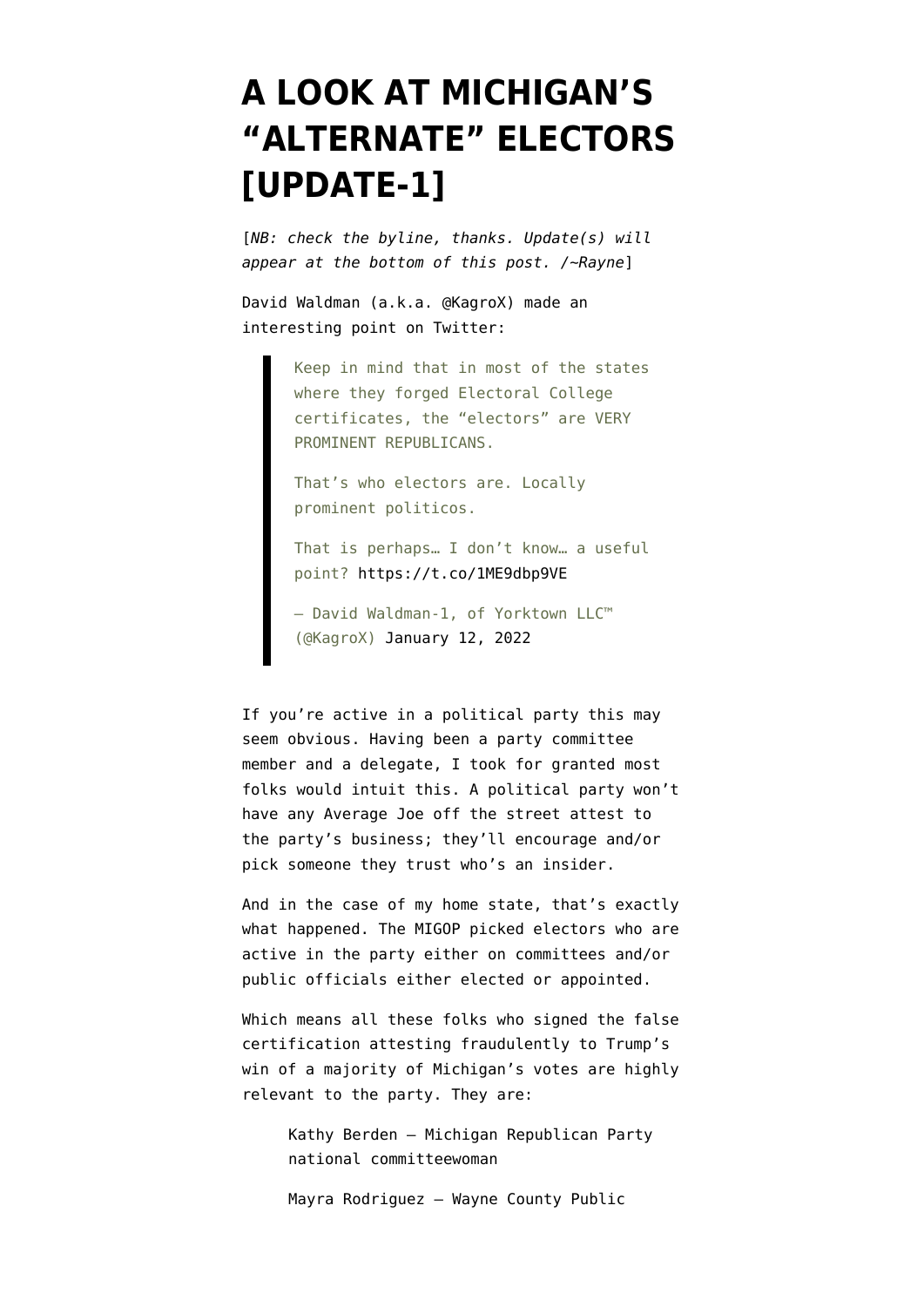Administrator, former MIGOP candidate for MI state house district 2, Michigan Republican Party 14th District chair for Grosse Pointe Farms

Meshawn Maddock – Co-Chair, Michigan Republican Party

John Haggard – Charlevoix County Republican chair

Kent Vanderwood – Wyoming City Council member

Marian Sheridan – Michigan Republican Party Grassroots vice chair

James Renner – Republican Delegate to County Convention (Watertown Twp, 2020) (*replaced Gerald Wal*l)

Amy Facchinello – Grand Blanc Board of Education member, QAnon supporter

Rose Rook – Van Buren County Republican executive committee member

Hank Choate – Michigan Republican Party 7th District chair

Mari-Ann Henry – Greater Oakland Republican Club member

Clifford Frost – Michigan Republican Party State Committee and Macomb County Republican Party board member

Stanley Grot – Shelby Township Clerk, Michigan Republican Party 10th District chair

Timothy King – Washtenaw County Republican Party executive committee member, Michigan Republican Party 12th District committee member

Michele Lundgren – Wayne County Republican Party precinct delegate

Ken Thompson – TBD (*replaced Terri Lynn Land, former MI Secretary of State*)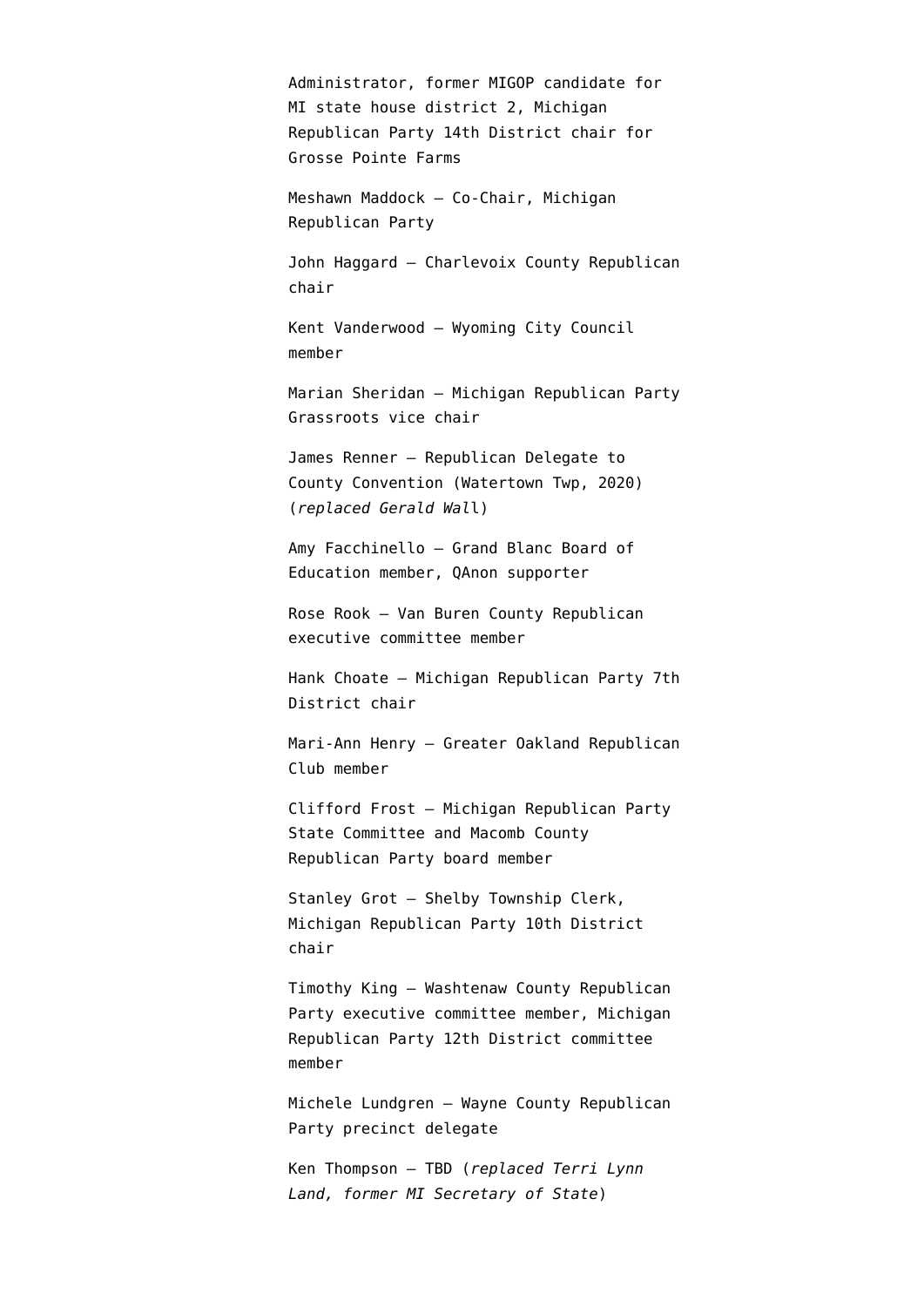These aren't exotic fruit bats out in the far right-wing hinterlands; they're the heart of the Michigan Republican Party.

There are several interesting tidbits about this roster. The first is that two of these folks were replaced by others even though they had been elected in November to their role as electors.

Gerald Wall is the Roscommon County Republican Party Chair. Granted, it's a less populous county in northern central Michigan, but removing the county chair is a bit of a statement to a fairly red county.

The second replacement raised my eyebrows because [Terri Lynn Land](https://en.wikipedia.org/wiki/Terri_Lynn_Land) was Michigan's Secretary of State for eight years. She's had the support of the DeVos family — yes, including Erik Prince's sister Betsey DeVos nee Prince receiving campaign donations over multiple terms and candidacies for other public office.

Why were these two elected electors removed and replaced with "alternate" electors James Renner and Ken Thompson — the latter for whom I can find little information.

The slate of candidates running for the legitimate post of Republican electors assuming a Republican won Michigan's popular vote — had been contacted for [profiles by the](https://www.freep.com/story/news/local/michigan/detroit/2020/11/04/who-michigans-electors/6047750002/) [Detroit Free Press](https://www.freep.com/story/news/local/michigan/detroit/2020/11/04/who-michigans-electors/6047750002/) ahead of the November 2020 election. Several did not respond or refused to be interviewed; what's indicated here was collected from the internet.

But there's nothing about the swap of two electors for these new "alternate" electors. One might wonder if either Gerald Wall or Terri Lynn Land refused to serve as electors once a false certification was prepared.

The doozy out of this group is the Michigan Republican Party co-chair Meshawn Maddock, wife of state representative Matt Maddock, by whom it has been said the MIGOP had been radicalized.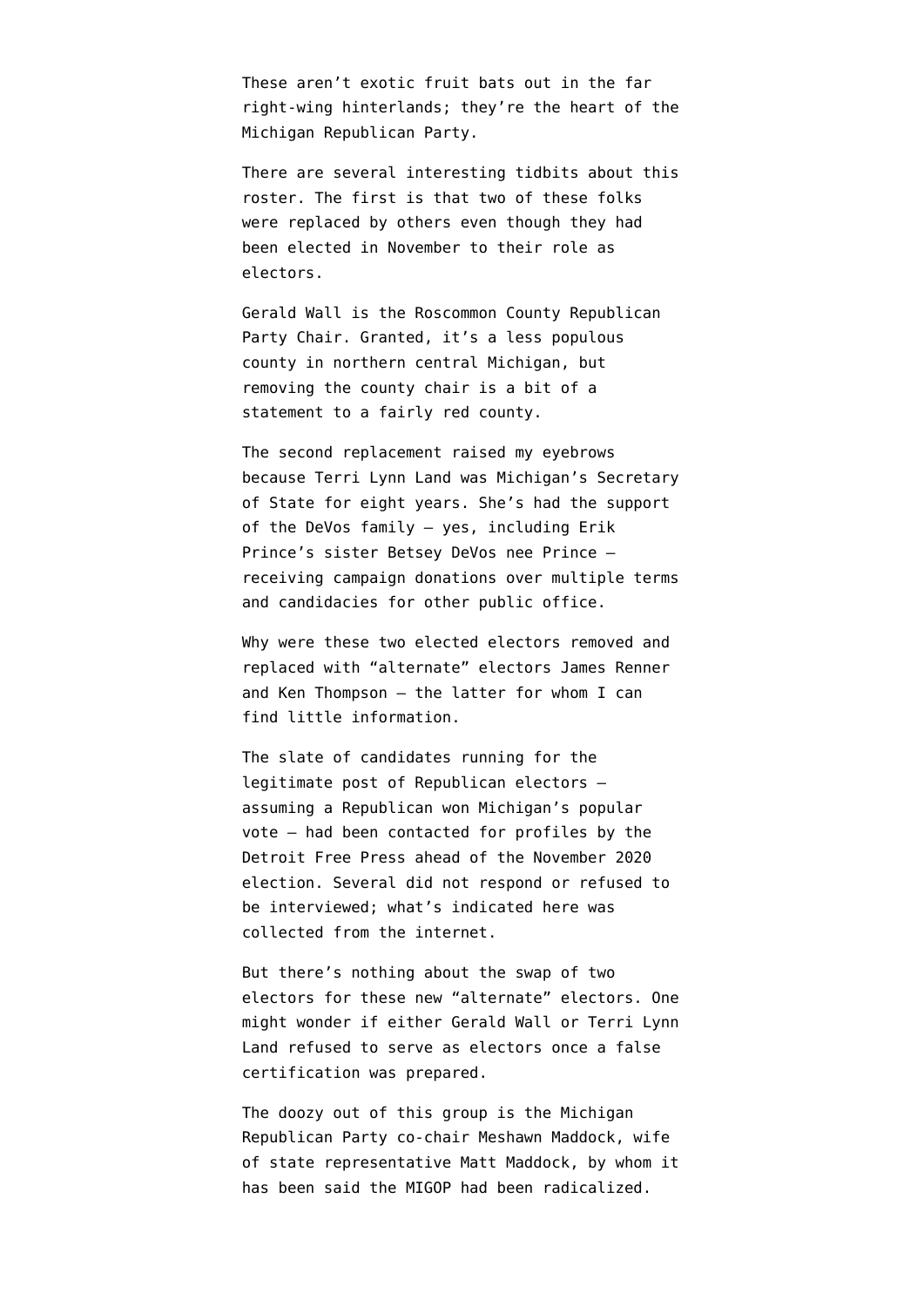You'll want to read this thread by Karen Piper, who profiles Meshawn while connecting more than a few dots:

> One of the fake elector signatories is known for radicalizing the Michigan GOP. She is now co-chair of the MI Republican Party. 1/<https://t.co/P02Q08X7kA>

> — Karen Piper (@PiperK) [January 12, 2022](https://twitter.com/PiperK/status/1481357844976857088?ref_src=twsrc%5Etfw)

Maddock's relationship with Amy Kremer — she of the three-burner-phones and the Willard Hotel and multiple right-wing protests at Michigan's state capitol building is particularly interesting. It's as if the April 15, 2020 drive-in gridlock protest rally and the armed militia protest rally inside the capitol on April 30 were practice runs for the January 6, 2021 insurrection.

If I thought I had standing and a reasonable chance at winning I'd sue each one of these "alt-electors" for attempting to steal the 2020 Michigan presidential election from me and every Michigander who voted for a candidate other than Trump. I'd sue because so many volunteers who are neighbors, friends, and family members honorably worked to ensure a safe and secure election, and these radical right-wing members of the MIGOP tainted their efforts, cast aspersions on our state, and nearly stole our civil rights after we had to put up with weeks of harassment to get to certification.

As former MIGOP leader and [Project Lincoln](https://twitter.com/jefftimmer) [senior advisor](https://twitter.com/jefftimmer) Jeff Timmer [described Meshawn](https://www.metrotimes.com/detroit/how-a-michigan-couple-radicalized-the-states-gop-and-emboldened-insurrectionists/Content?oid=26461313),

> "She is nuts. Her husband is nuts. They are crazy, stupid, and mean," Timmer tells Metro Times. "They think they are saving the world."

Um, nope. Not saved, far from it.

Hope Meshawn has a good lawyer; for some reason I don't think she'll get much assistance from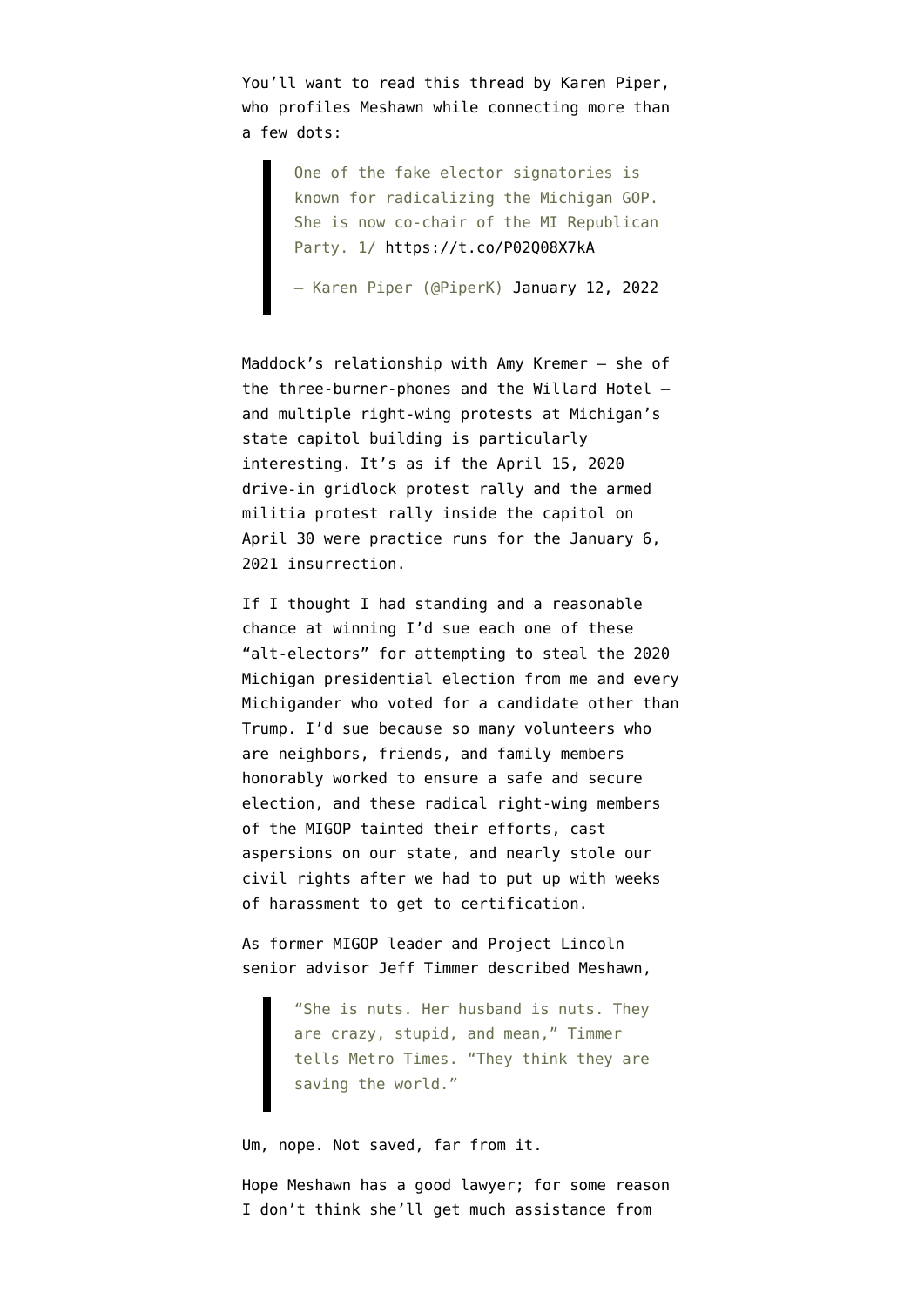some of the old school MIGOP.

 $\sim$  ~ ~

UPDATE-1 — 12:30 P.M. 13-JAN-2022 —

Long-time community member WilliamOckham shared in comments last night some pointers about the false certification documents:

> First, let me give a shout out to the folks over at AmericanOversight[.]org for liberating the fake electoral vote documents via a FOIA to the National Archives. Several folks have noticed the similarities between the documents. I believe we can make some reasonable judgments about the provenance of these documents that will contribute to our understanding of the overall election conspiracy. Even though all we have is a scanned images pdf, if we analyze the documents with attention to the similarities and differences, we can deduce something about how those documents were produced. If you want to follow along, head over to the American Oversight website and grab a copy of the pdf I'm referencing at /americanoversight-obtains-seven-phonycertificates-of-pro-trump-electors

TL;DR version: These fake electoral certifications all came from a single source and there's a way to prove it.

First, note that for every state there is a page (pages 7, 17, 21, 25, 28, 30, 32, and 45) that begins with three centered and bolded lines that read: CERTIFICATE OF THE VOTES OF THE 2020 ELECTORS FROM [STATE] \*\*\*\*\*\*\*\*\*\*

The first thing to note is that each of those pages is using the same font (with one slight twist that's very revealing): Baskerville Old Face. That's a good choice if you want to give your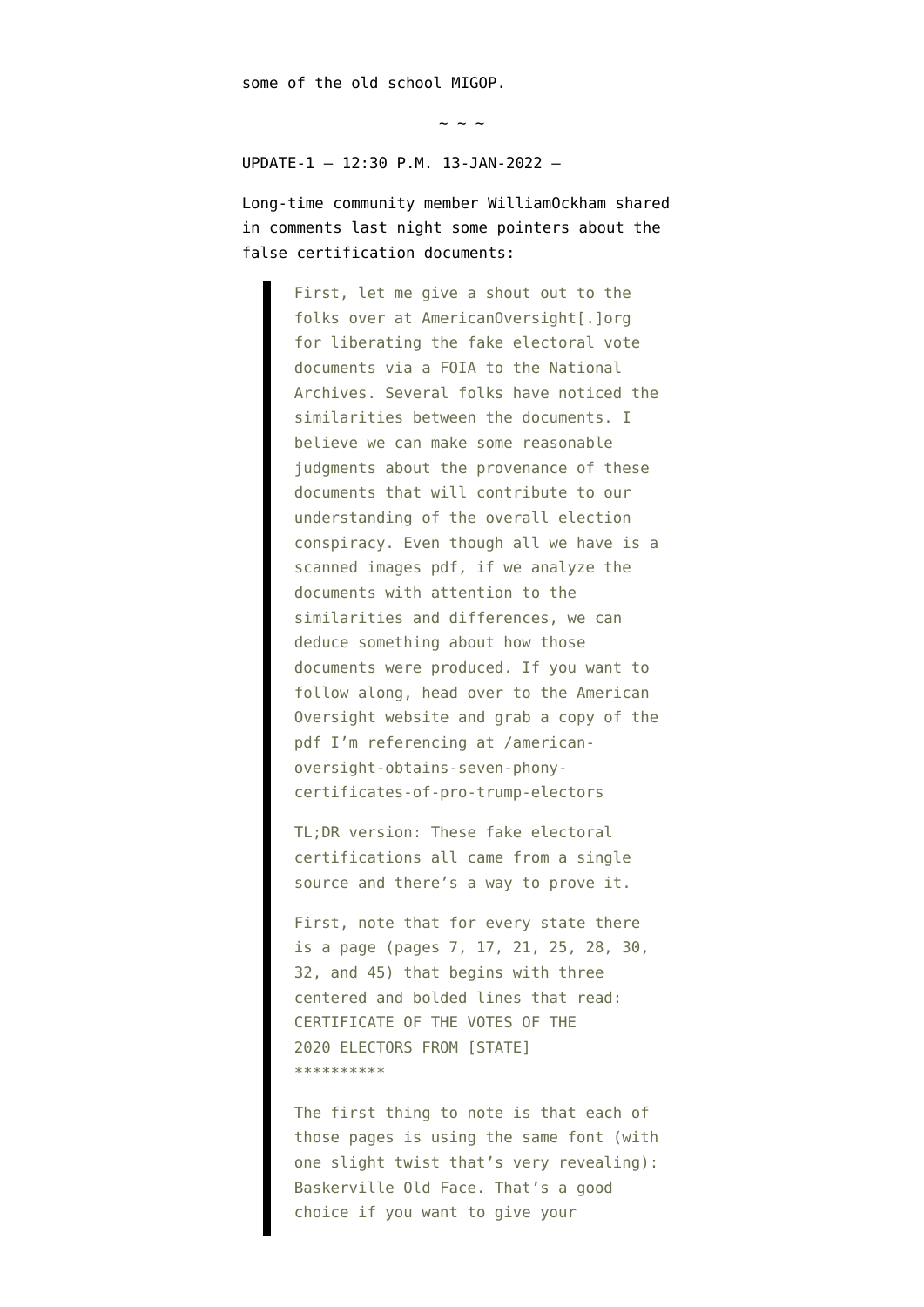documents a 1776 feel. You see, it's a digital font based on a lead type design that was first appeared in 1766.

When you start looking closely, you'll notice that each state's wording following the title is slightly different. However, they're all set in Baskerville. In particular, note the "For President" and "For Vice President". Those are formatted as small caps (the lowercase letters are replaced with smaller versions of the uppercase letters). Do you suppose seven or eight different people all managed to correctly use small caps formatting? Me, neither.

Someone created a digital file (almost certainly a Microsoft Word document) and sent it to the fake electors to fill in. There's no other explanation for the similarities in the documents. And it's not just that page. There was even a template for filling vacancies (caused by some electors having, you know, integrity).

One more interesting thing. Look at the first page (page 7 of the pdf). Notice the asterisks. Count the "petals". There are five. That's just like the Baskerville Old Face that Microsoft ships with Office and some versions of Windows. Now, look at Wisconsin's page (page 45). There are six "petals" on the asterisks. Looks like the same font. Except what's up with the different asterisks? Looks very much like Microsoft Word performing a font substitution. Maybe Wisconsin used the Mac version of Word. Or OpenOffice. Or Google Docs.

Now, here's how to prove my suppositions. If you have subpoena power or a team of people to do some investigating, start tracking down the